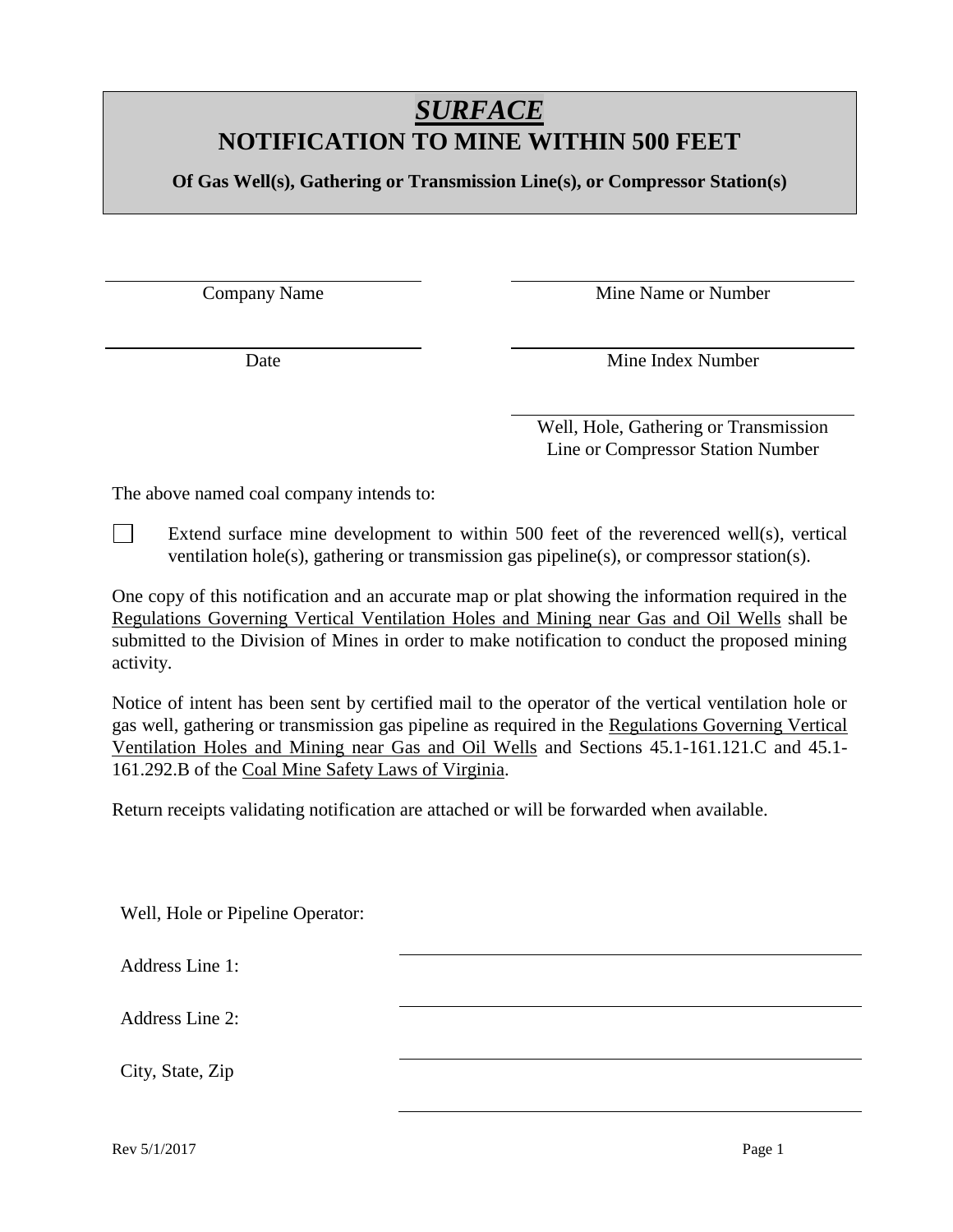Notification of intent to mine within 500 feet of a gas well, gathering or transmission line, or compressor station has also been given to the Gas and Oil Inspector at:

## **Director Division of Gas and Oil PO Drawer159 Lebanon, VA 24266**

An accurate map or plat showing the information required by 4 VAC 25-101-160.B of the Regulations Governing Vertical Ventilation Holes and Mining Near Gas Wells is attached.

The location of the gas asset is given in State Plane, NAD83 Virginia South, U.S., Feet coordinates below (if multiple locations, attach separate spreadsheet with "like" information):

Survey Date Asset Identification Number

Asset Location - Northing / Y

Asset Location - Easting /  $\overline{X}$ 

Elevation – (Mean Sea Level)

Safety precautions to be followed during mine activity near gas wells, gathering or transmission pipelines, or compressor station(s) are attached.

The information contained in this plan is accurate to the best of my knowledge and notification has been sent to the affected parties as required.

**Company Official**

**Title**